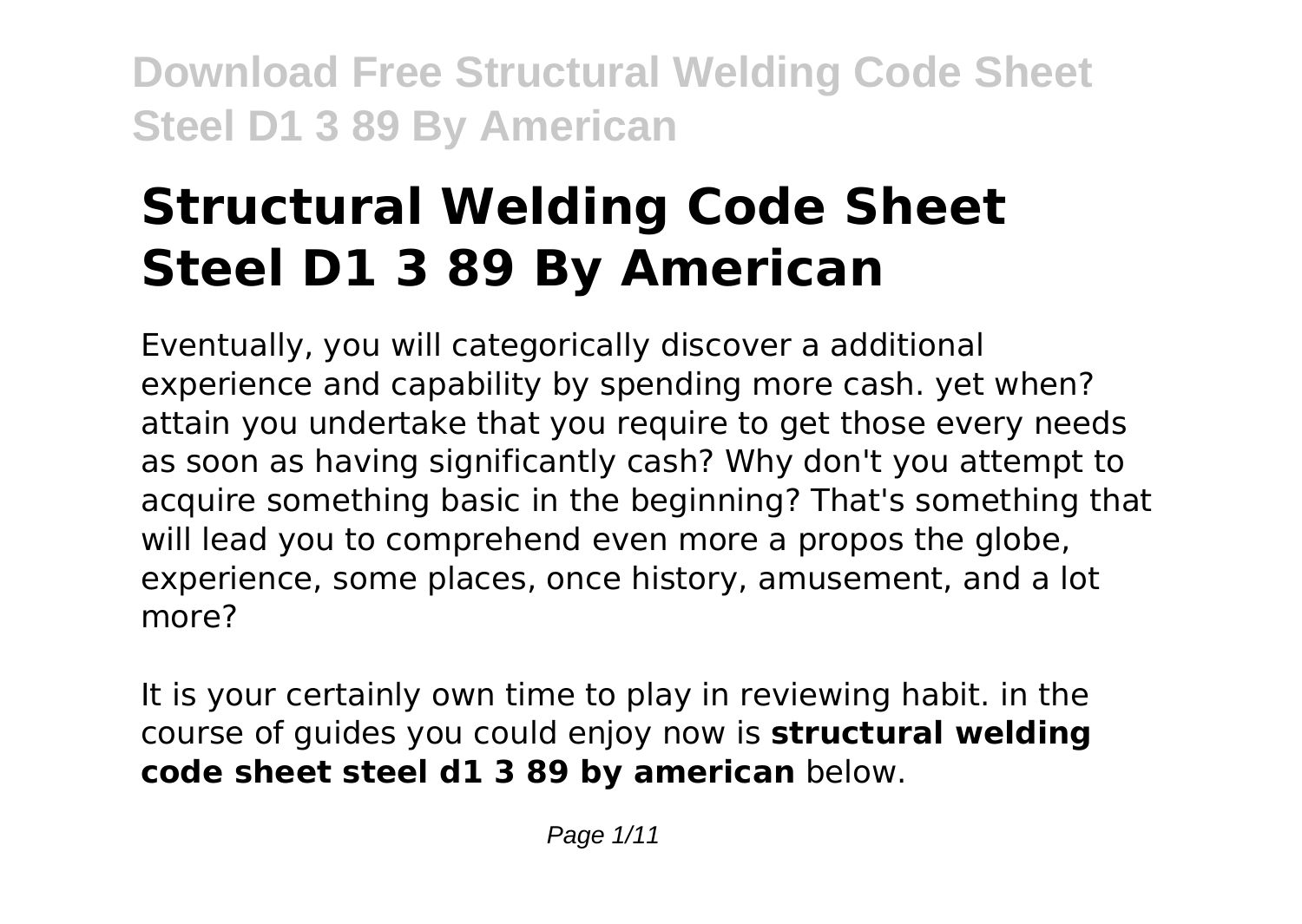To stay up to date with new releases, Kindle Books, and Tips has a free email subscription service you can use as well as an RSS feed and social media accounts.

#### **Structural Welding Code Sheet Steel**

This code covers the requirements associated with welding sheet steel having a minimum specified yield point no greater than 80 ksi [550 MPa]. The code requirements cover any welded joint made from the commonly used structural quality low-carbon hot rolled and cold rolled sheet and strip steel with or without zinc coating (galvanized).

#### **Structural Welding Code— Sheet Steel**

This code covers the requirements associated with welding sheet steel having a minimum specified yield point no greater than 80 ksi [550 MPa]. The code requirements cover any welded joint made from the commonly used structural quality low-carbon hot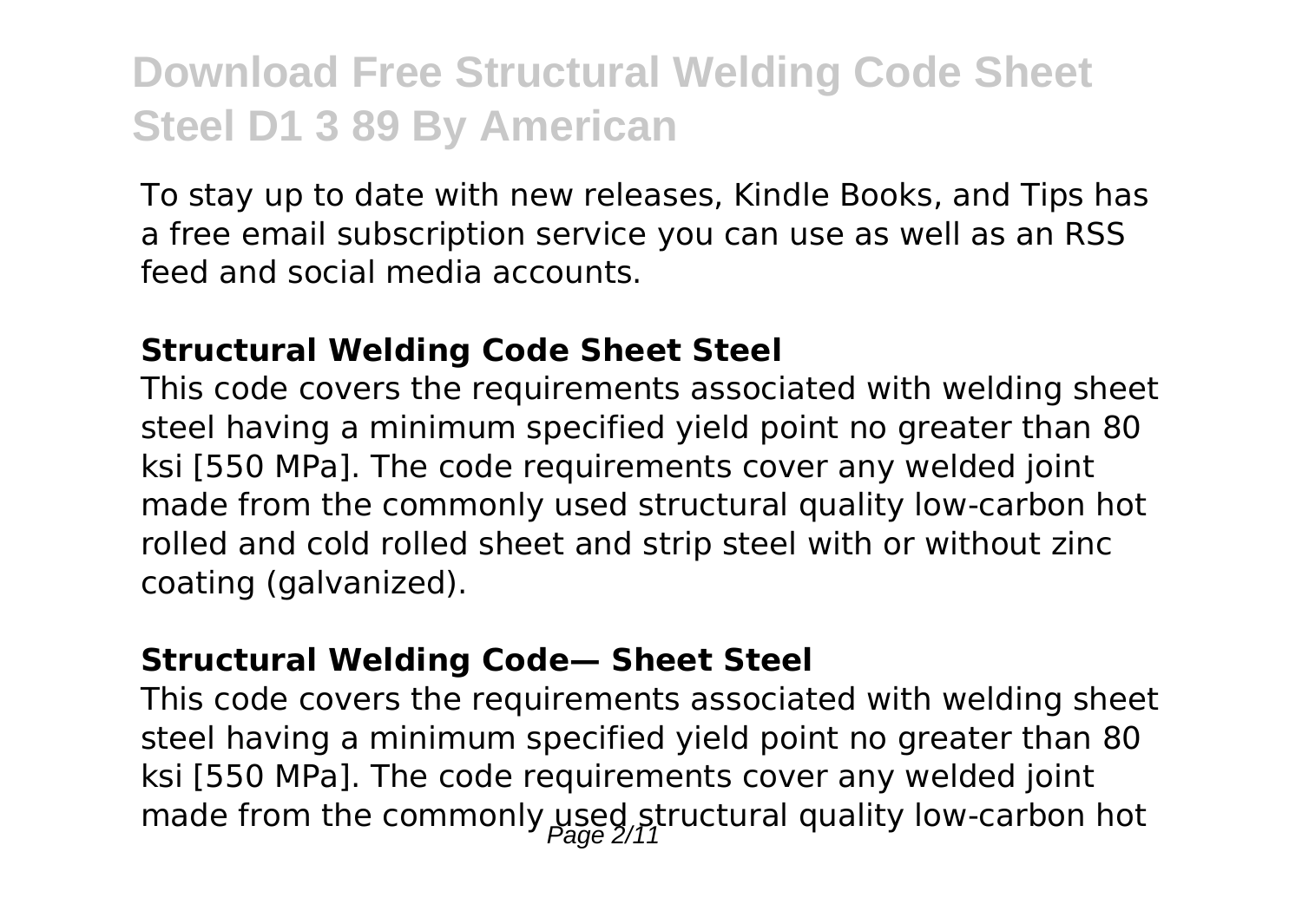rolled and cold rolled sheet and strip steel with or without zinc coating (galvanized).

#### **Structural Welding Code— Sheet Steel**

Non-Member Price: \$148.00. This code covers the requirements associated with welding sheet steel having a minimum specified yield point no greater than 80 ksi [550 MPa]. The code requirements cover any welded joint made from the commonly used structural quality. low-carbon hot rolled and cold rolled sheet and strip steel with or without zinc coating (galvanized).

### **D1.3/D1.3M:2018 STRUCTURAL WELDING CODE-SHEET STEEL**

This code covers the requirements associated with welding sheet steel having a minimum specified yield point no greater than 80 ksi [550 MPa]. The code requirements cover any welded joint made from the commonly used structural quality low-carbon hot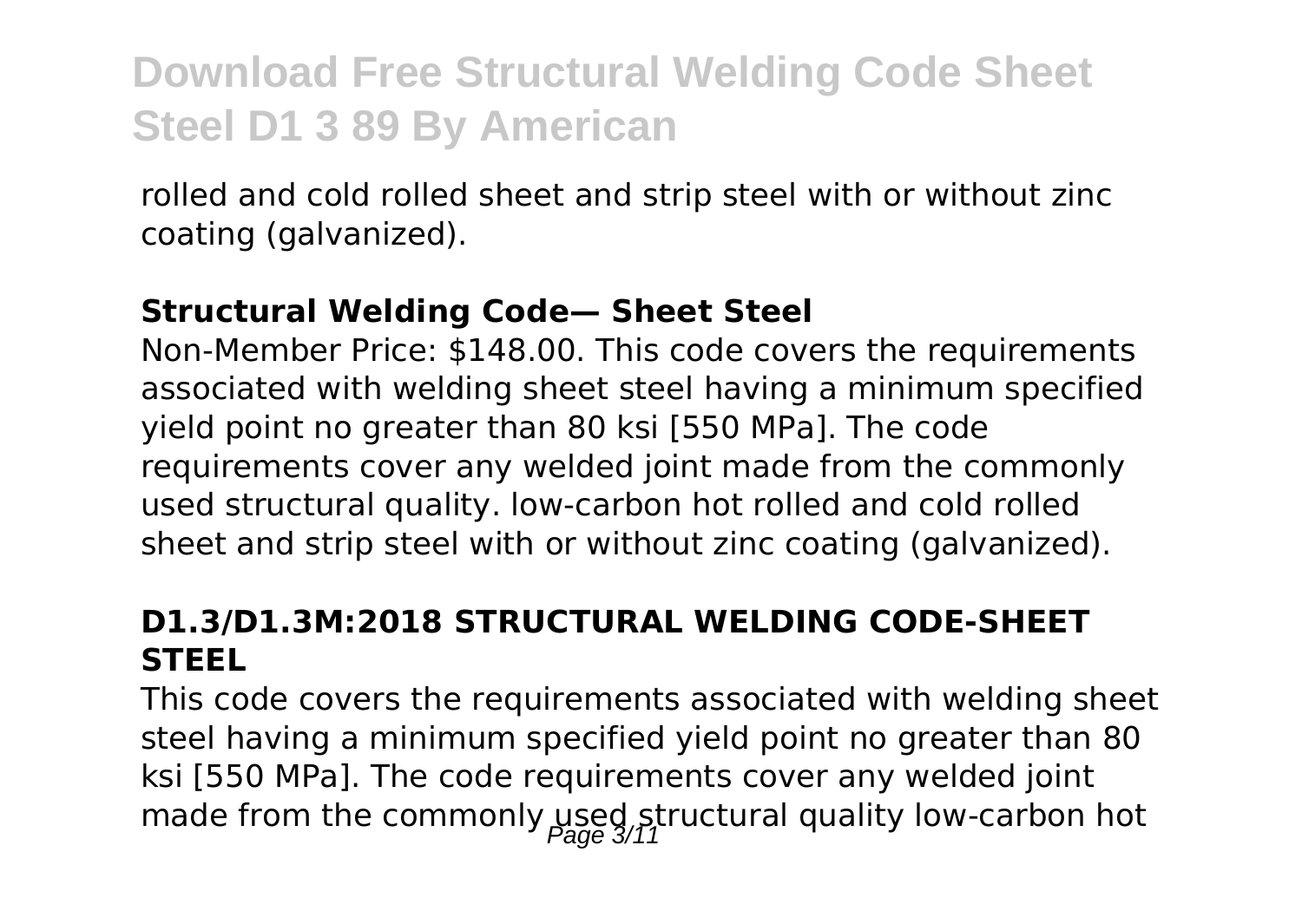rolled and cold rolled sheet and strip steel with or without zinc coating (galvanized). Clause 1 includes general provisions, Clause 4 design, Clause 5 prequalification, Clause 6 qualification, Clause 7 fabrication, and Clause 8 inspection.

#### **AWS D1.3/D1.3M: 2018 Structural Welding Code-Sheet Steel**

This welding code covers arc welding of structural sheet/strip steels, including cold formed members (here-after collectively referred to as sheet steel) which are equal to or less than 3/16 in. (0.188 in./4.8 mm) in nomi-nal thickness. See Annex D, Tables D1 and D2 for gage numbers and equivalent thicknesses.

#### **Structural Welding Code—Sheet Steel**

Structural Welding Code- Sheet Steel

# **(PDF) Structural Welding Code- Sheet Steel | Rafael ...**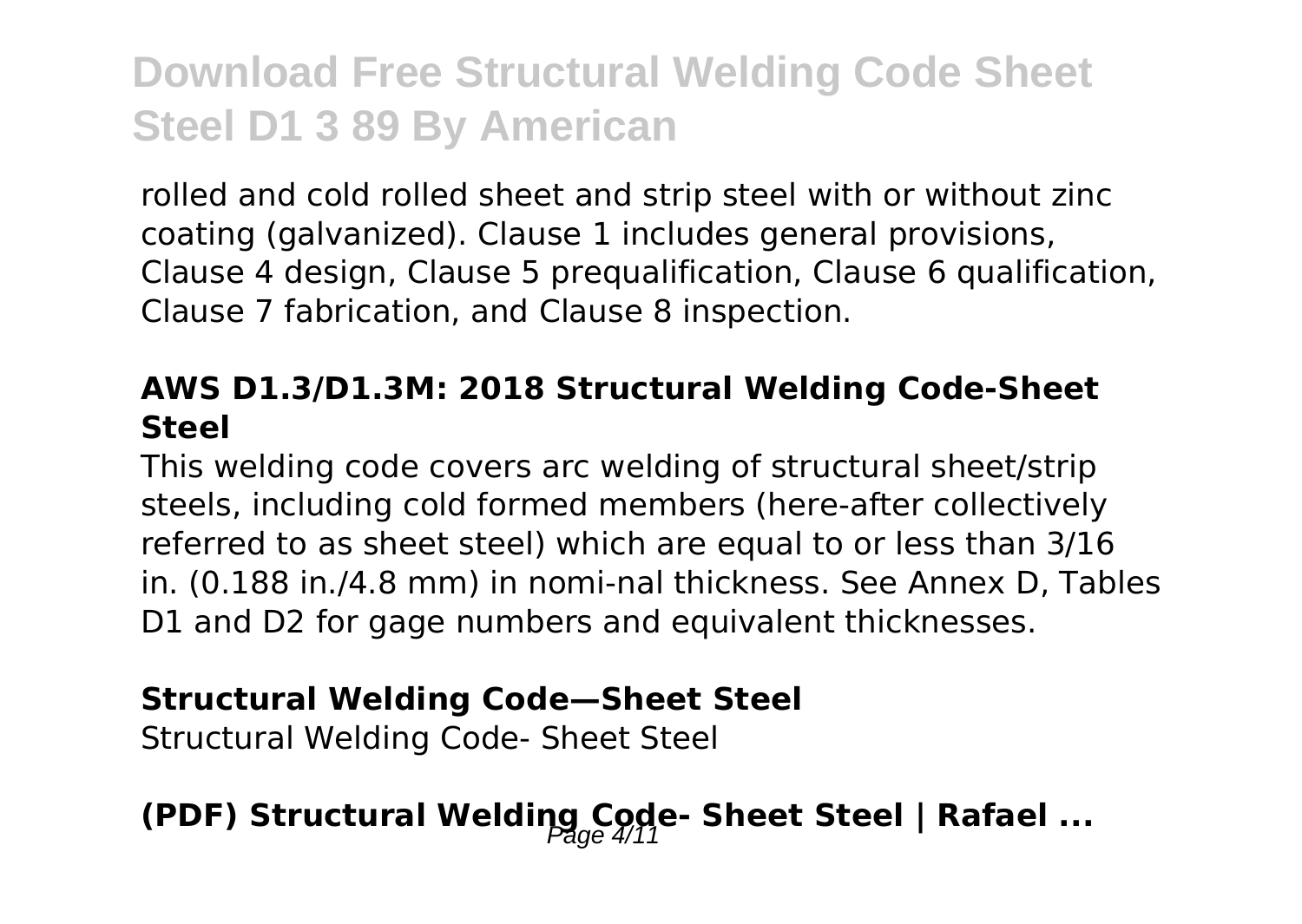Furthermore, while sheet metal does often meet structural demands, sheet metal subject to structural requirements should adhere to AWS D1.3/D1.3M:2018 – Structural Welding Code – Sheet Steel. AWS D9.1/D9.1M:2018 – Sheet Metal Welding Code is available on the ANSI Webstore.

**AWS D9.1:2018 - Sheet Metal Welding Code - ANSI Blog** development of the D1.1, Structural Welding Code— Steel, D1.4, Structural Welding Code—Reinforcing Steel, D1.8, Structural Welding Code—Seismic Supplement, and other national standards.

#### **Structural Welding Code Steel - nimaazmoon.com**

the requirements of AWS D1.3, Structural Welding Code—Sheet Steel, should apply. When used in conjunc-tion with AWS D1.3, conformance with the applicable provisions of this code shall be required. (3) Pressure vessels or pressure piping (4) Base metals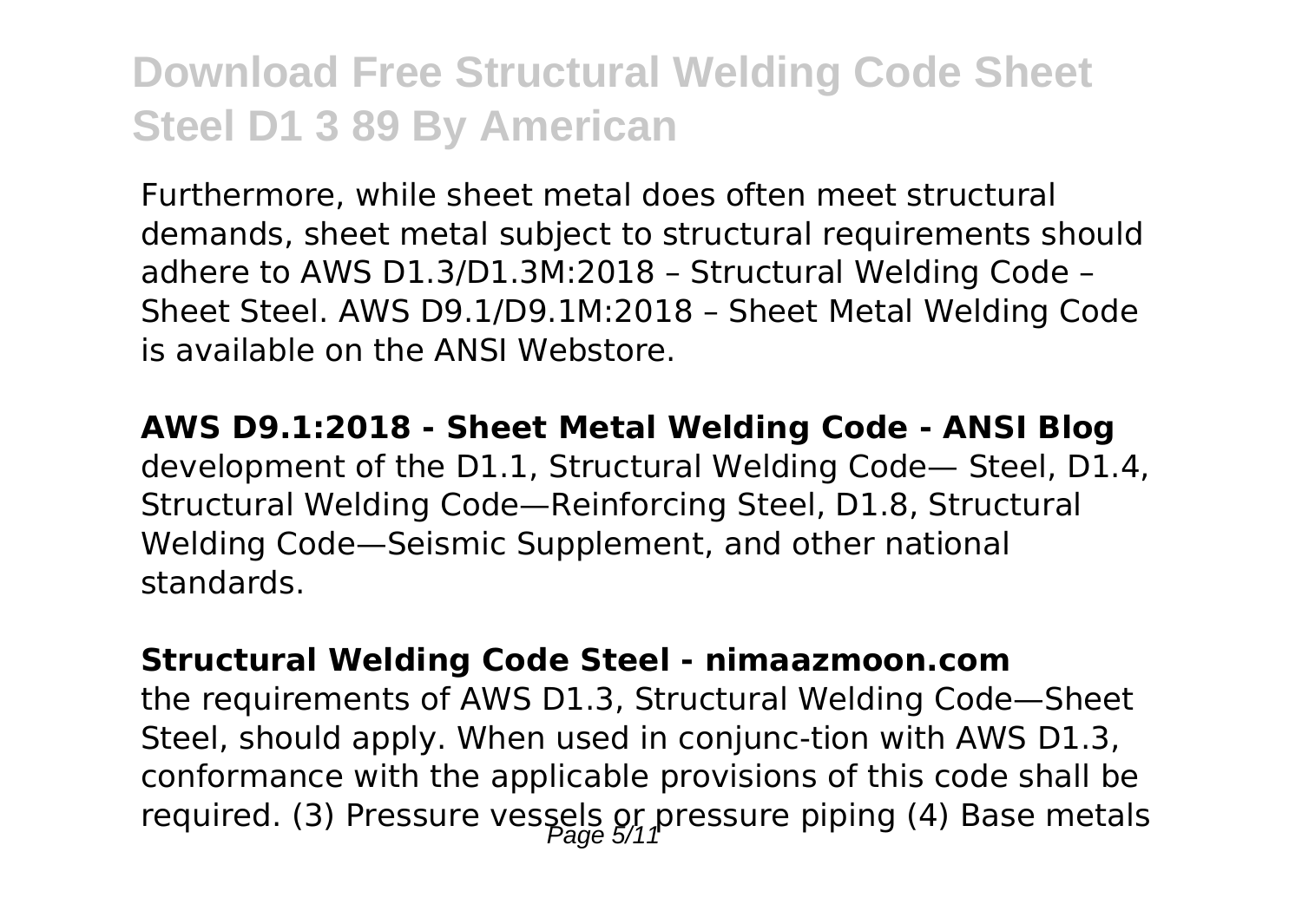other than carbon or low-alloy steels. AWS D1.6, Structural Welding Code—Stainless Steel,

#### **Structural Welding Code—Steel**

Structural steel welding - Welding of steel structures AS/NZS 1554.2: Structural steel welding - Stud welding (steel studs to steel) AS/NZS 1554.3: Structural steel welding - Welding of reinforcing steel AS/NZS 1554.4: Structural steel welding - Welding of high strength quenched and tempered steels AS/NZS 1554.5

#### **List of welding codes - Wikipedia**

Candidates are required to use the AWS D1.1 Structural Welding Code - Steel to answer the questions. Candidates may not use photocopied versions of the standard unless they can supply evidence of purchase of the document. Successful candidates must correctly answer 72% of the questions to receive this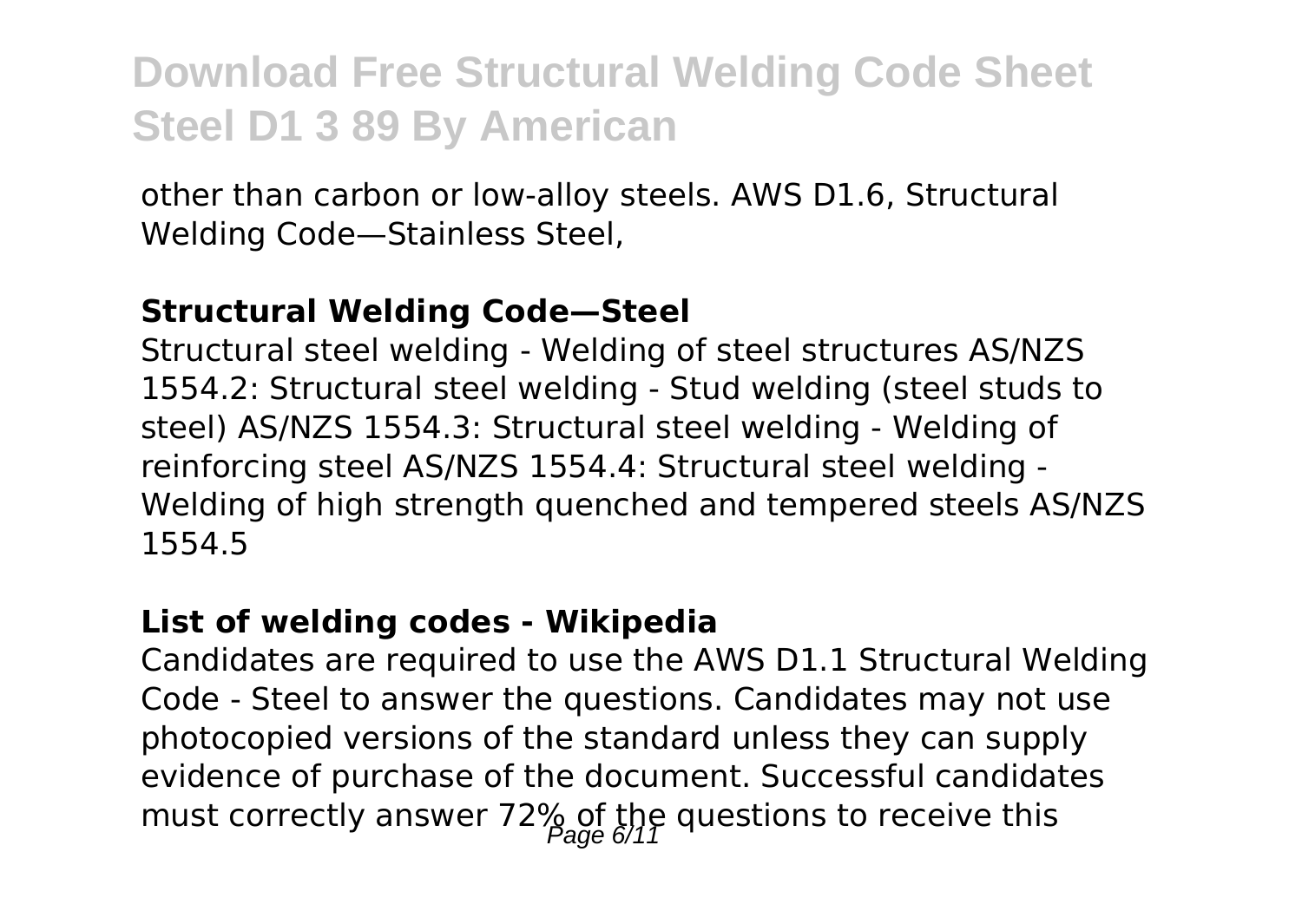endorsement.

### **AWS D1.1 Structural Welding - Steel : Certification ...**

The code requirements cover any welded joint made from the commonly used structural quality low-carbon hot rolled and cold rolled sheet and strip steel with or without zinc coating (galvanized). Clause 1 includes general provisions, Clause 4 design, Clause 5 prequalification, Clause 6 qualification, Clause 7 fabrication, and Clause 8 inspection.

#### **AWS D1.3/D1.3M:2018 - Structural Welding Code - Sheet Steel**

AWS D1.6/D1.6M-2017 is the third edition of the stainless steel structural welding code, and it revises and supersedes the 2007 publication. Because of this, there have been many changes to the latest version of the standard, including editorial alterations, harmonization with other voluntary consensus standards, and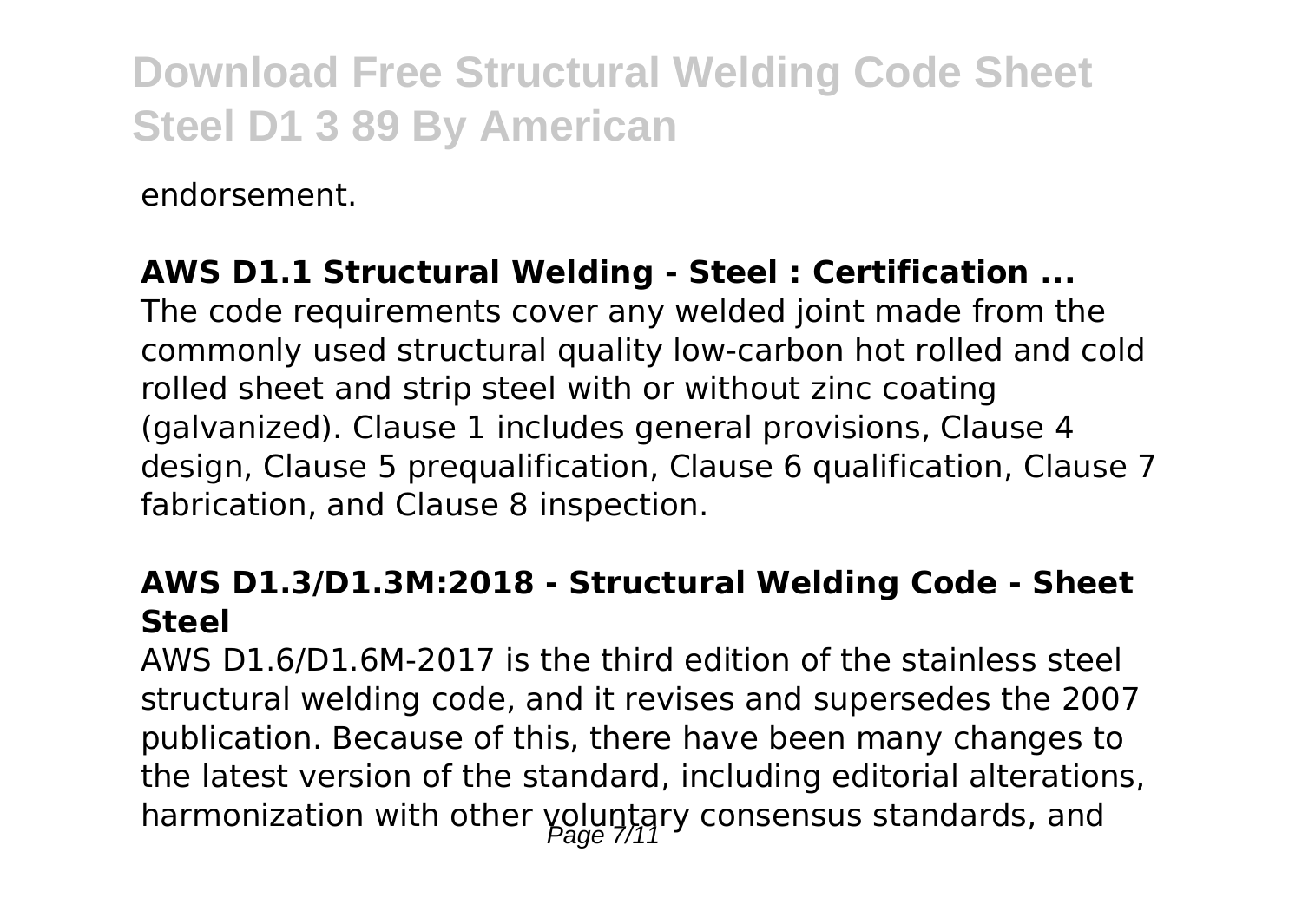even technical updates.

#### **AWS D1.6-2017 Changes: Welding Code - Stainless Steel ...**

Summary: "This code covers the requirements associated with welding sheet steel having a minimum specified yield point no greater than 80 ksi [550 MPa]. The code requirements cover any welded joint made from the commonly used structural quality low-carbon hot rolled and cold rolled sheet and strip steel with or without zinc coating (galvanized).

#### **Structural welding code--sheet steel (Book, 2008 ...**

Stud welding -- Commentary on structural welding code, sheet steel.\/span>\"@ en\/a> ; \u00A0\u00A0\u00A0\n schema:description\/a> \" This code covers the requirements associated with welding sheet steel having a minimum specified yield point no greater than  $80.000$  psi (550 MPa).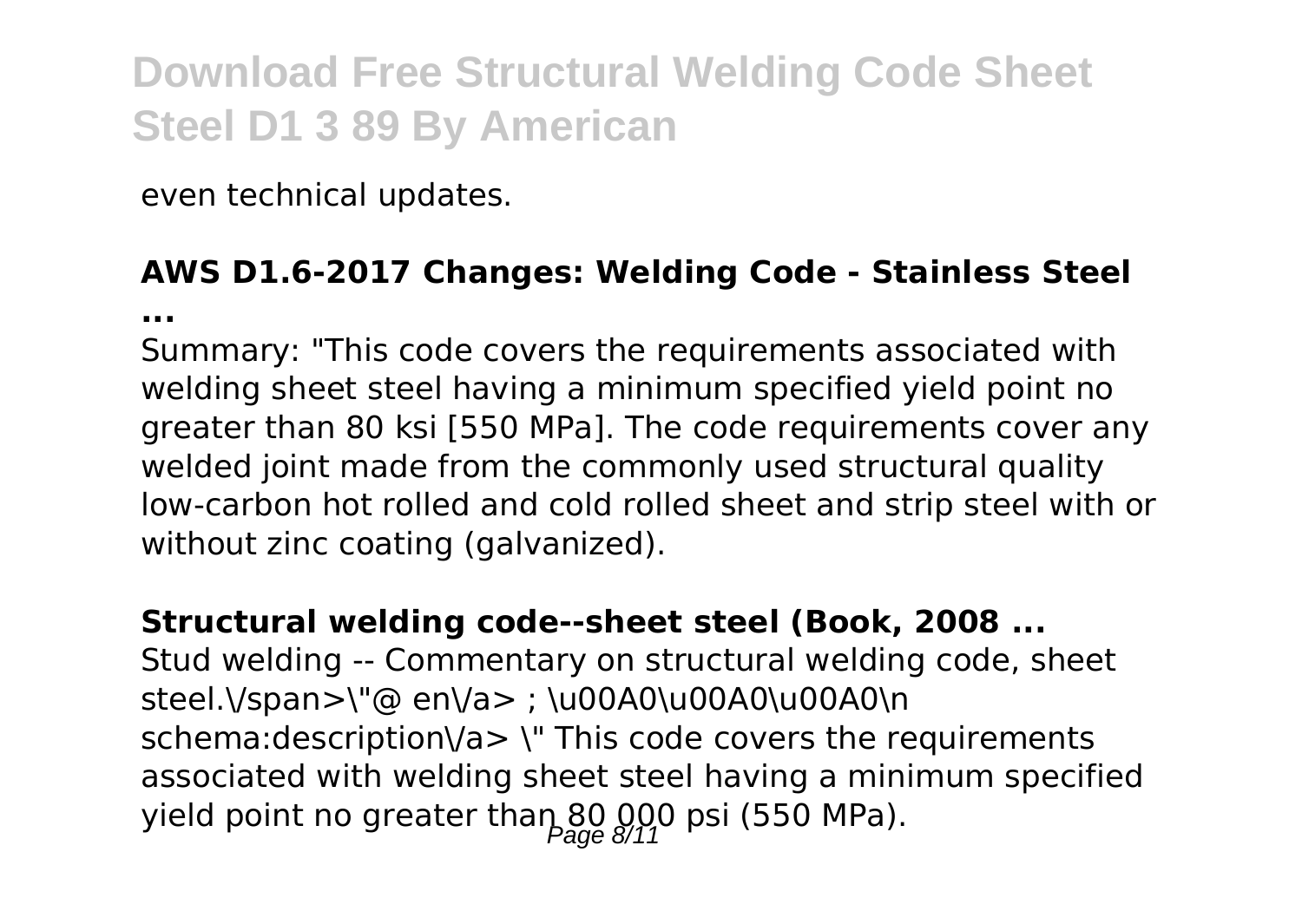#### **Structural welding code--sheet steel (Book, 1998 ...**

STRUCTURAL WELDING CODE-SHEET STEEL (AWS D1.3) \*\* BEST AVAILABLE COPY \*\* Includes all amendments and changes through Errata , 1998. View Abstract Product Details Document History AWS D1.3 (Complete Document ) 1998 Edition, 1998. AWS D1.3 (Amendment Only ...

### **AWS D1.3 : STRUCTURAL WELDING CODE-SHEET STEEL (AWS D1.3 ...**

Structural Welding Code – Sheet Steel, 6th Edition This code contains the requirements for arc welding of structural sheet/strip steels, including cold formed members, hereafter collectively referred to as "sheet steel," which are equal to or less than 3/16 in (0.188 in) [4.8 mm] in nominal thickness.

# AWS D1.3/D1.3M - Structural Welding Code - Sheet Steel: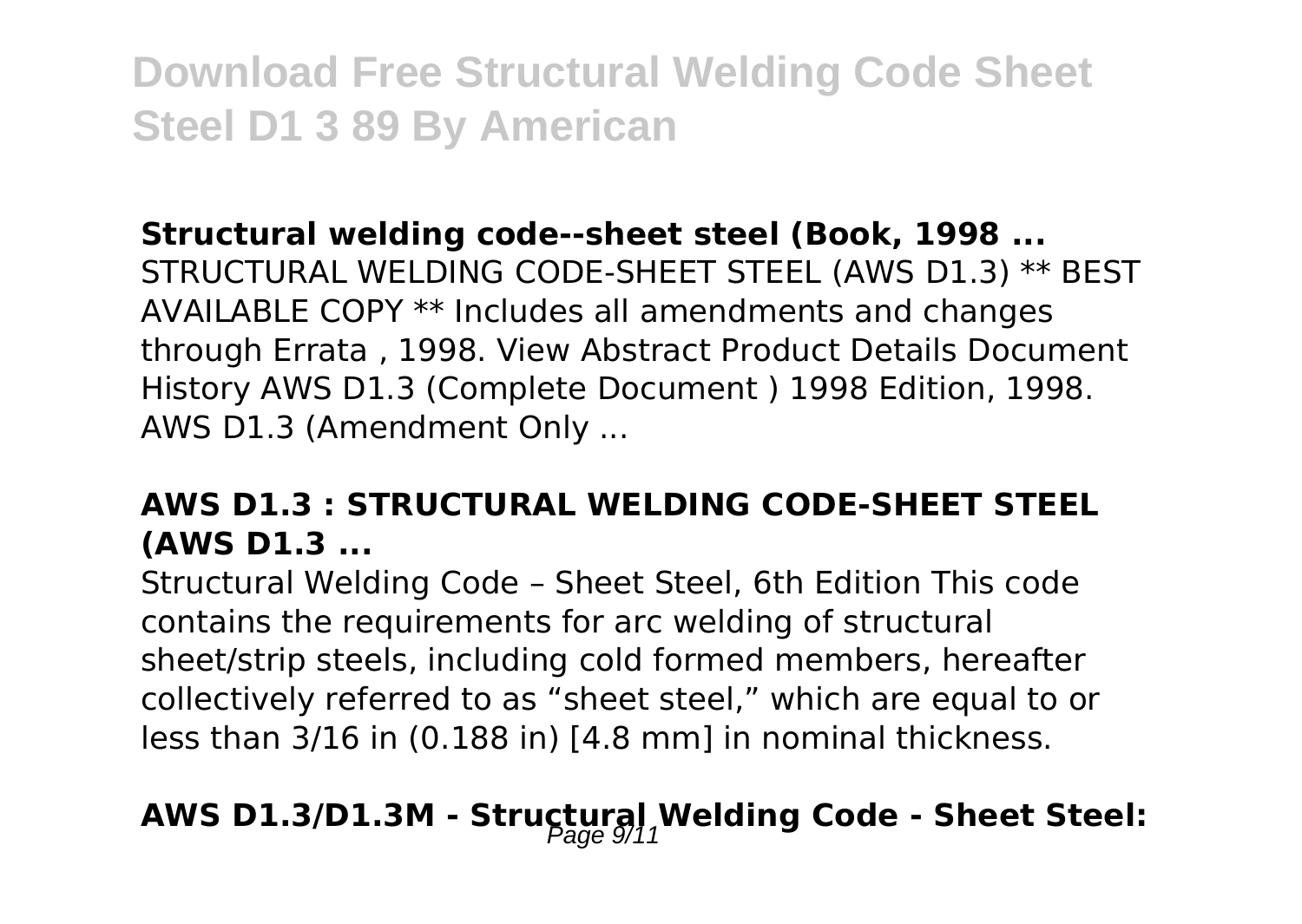### **2018**

Errata. AWS D1.3/D1.3M:2018, Structural Welding Code–Sheet Steel. AWS D1.4/D1.4M:2018, Structural Welding Code–Reinforcing Steel Bars. AWS D1.5M/D1.5:2020, Bridge Welding Code. Annex N - Sample Welding Forms. AWS D1.6/D1.6M:2017, Structural Welding Code–Stainless Steel. Errata.

### **D1 Committee on Structural Welding : Standards : American ...**

Structural Welding Code - Steel This code covers the welding requirements for any type of welded structure made from the commonly used carbon and low-alloy constructional steels. Clauses 1 through 11 constitute a body of rules for the regulation of welding in steel construction.